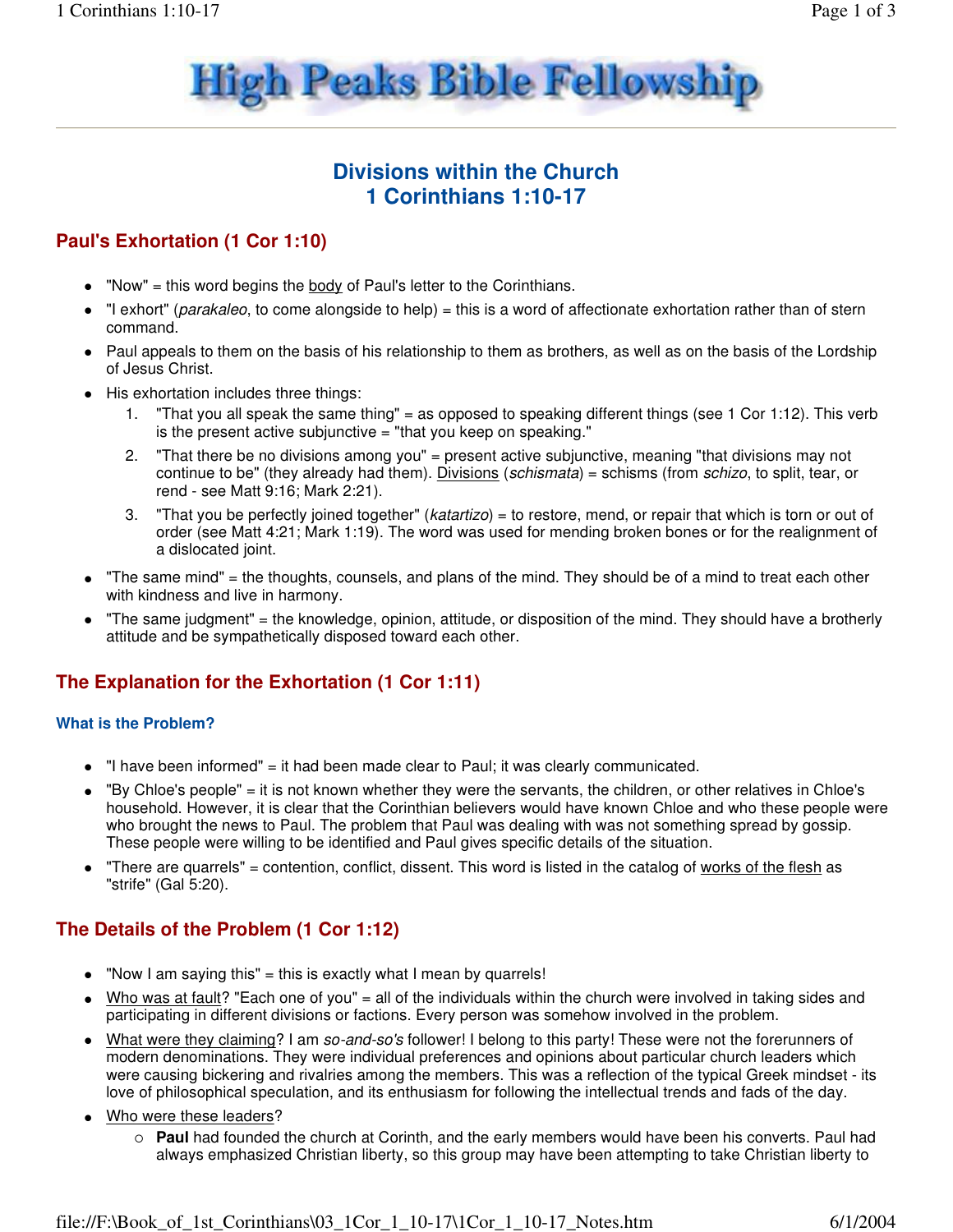an extreme - using their freedom to do whatever they pleased and trying to justify it by saying they were following Paul.

- **Apollos** came after Paul and spoke with the polished, cultured style of the Alexandrian school which would have been very attractive to the philosophy-loving Greeks. The Alexandrians were the ones who eventually intellectualized Christianity, so this group may have consisted of intellectual believers who wanted to treat Christianity as if it were one of the Greek schools of philosophy.
- **Cephas** was the Aramaic name for Peter, the apostle of the circumcision (Gal 2:7), and was probably being claimed by the Jewish element in the congregation. This group may have been legalists who were emphasizing the Mosaic Law and opposing Christian liberty.
- **Christ** was probably being claimed by those in the congregation who assumed an attitude of superiority and rejected all human leadership. The way it is listed here with the other names of leaders indicates that it was being claimed in a divisive spirit. They may have had the right name, but they did not have the right attitude!

### **Paul's Argument Against Their Divisive Spirit (1 Cor 1:13-17)**

### **Three Thought-provoking Questions (1 Cor 1:13)**

- Paul does not ask these questions because he is expecting an answer. He is forcing the Corinthians (and us) to think about their implications for divisive behavior in the church. Paul cringes to think that anyone would say, "I am Paul's man - I belong to Paul."
- Has Christ been divided? merizo = to cut something into pieces and distribute the parts to various people. Was Christ dismembered or cut into pieces and given to different factions? Paul's graphic imagery emphasizes his amazement at the divisive spirit in Corinth! Here Paul appeals to the unity of the person of Christ.
- Was Paul crucified for you? Paul shows his tact by using himself as the illustration, rather than using Apollos or Cephas. He takes up the subject of our redemption. In the Greek, the phrasing of the question demands a strong negative answer: "Surely it was not Paul that was crucified for you, was it?" In the previous question the majestic deity of Christ makes it impossible for Him to be divided; in this question the flawed humanity of Paul makes it impossible for him to be the source of our redemption. Here Paul appeals to the cross of Christ.
- Were you baptized into the name of Paul? It was through the ordinance of Christian baptism that believers declared their personal association with the death, burial, and resurrection of Christ on their behalf. In the previous question the cross emphasized their redeemption by Christ, while here baptism emphasized their dedication to Him. In this question Paul shows how silly it is that he could be put on par with Christ. Even though he was the founder of their local church and their spiritual father in the faith, it is ridiculous that they should call themselves by his name rather than Christ's. Here Paul appeals to their identification with Christ alone in baptism.

### **Paul Amplifies on His Third Question (1 Cor 1:14-17a)**

- The remaining verses in this passage deal with Paul's actual practice of baptizing those who believed. He gives thanks for God's providential guidance - God had protected him from being accused of baptizing converts into his own sect.
- Paul's point here is that the human agent in baptism is really unimportant. What is important is that through the act of baptism the believer expresses his complete identification with Christ and his complete dedication to the Lord.
- Paul did not personally baptize many believers. He mentioned Crispus and Gaius here, who were probably Paul's first converts in Corinth. Very few people could say they were baptized by Paul, and no one could say he was baptized into the name of Paul.
- As he is composing this letter, Paul suddenly remembers that there were a few more people in Corinth that he had baptized: the household of Stephanas. Stephanas himself was probably there when Paul was dictating this letter (see 1 Cor 16:17), and he may even have been the one to remind Paul that he had baptized him. If Paul almost forgot that he had baptized Stephanas then he realized he might not have remembered others too, so he included the possibility that he might have baptized others also.
- This incident does not argue against the inspiration of Scripture. Inspiration did not interfere with the personal style and characteristics of the writers of Scripture. Inspiration did not somehow make the apostle Paul omniscient. Inspiration guarantees that what was written was exactly what the Lord wanted written. Here, the Holy Spirit inspired Paul to record his own forgetfulness in order to communicate the impression that the flawed human agent in baptism is not significant. What is important for baptism is not the one who does the baptizing, but the One into whom the believer is baptized (into Christ).